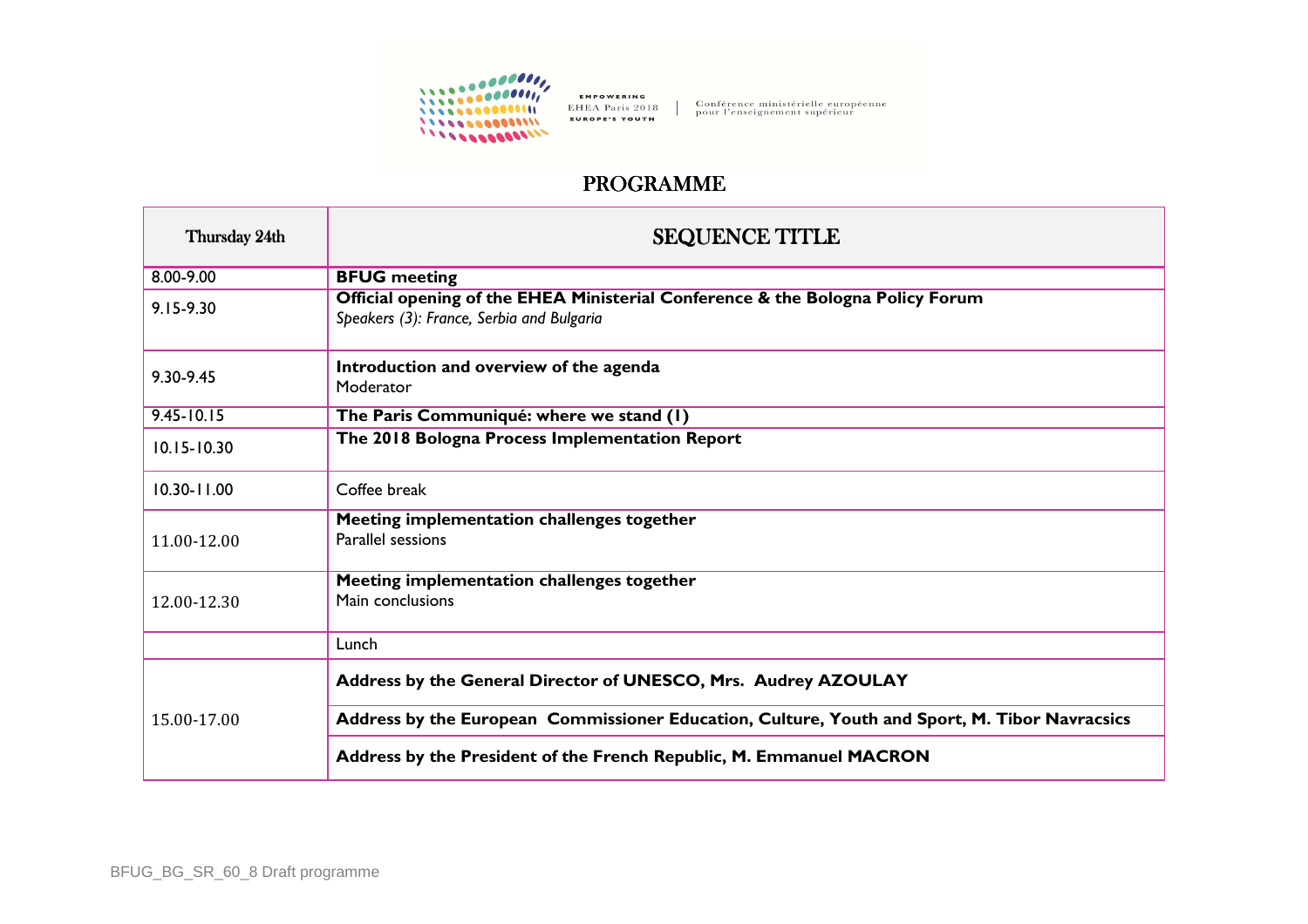

Conférence ministérielle européenne<br>pour l'enseignement supérieur

| 16.30-17.00 | Coffee break                                                                                                                                        |
|-------------|-----------------------------------------------------------------------------------------------------------------------------------------------------|
| 17.00-18-30 | <b>EHEA beyond 2020</b><br>- Towards European universities<br>Synergies between education and research<br>$\sim$<br>Teaching and learning<br>$\sim$ |
| 18.30-19.00 | <b>EHEA beyond 2020</b><br>Main conclusions                                                                                                         |
| 19.30       | <b>Buses</b>                                                                                                                                        |
| 20.00       | Théâtre national de Chaillot                                                                                                                        |